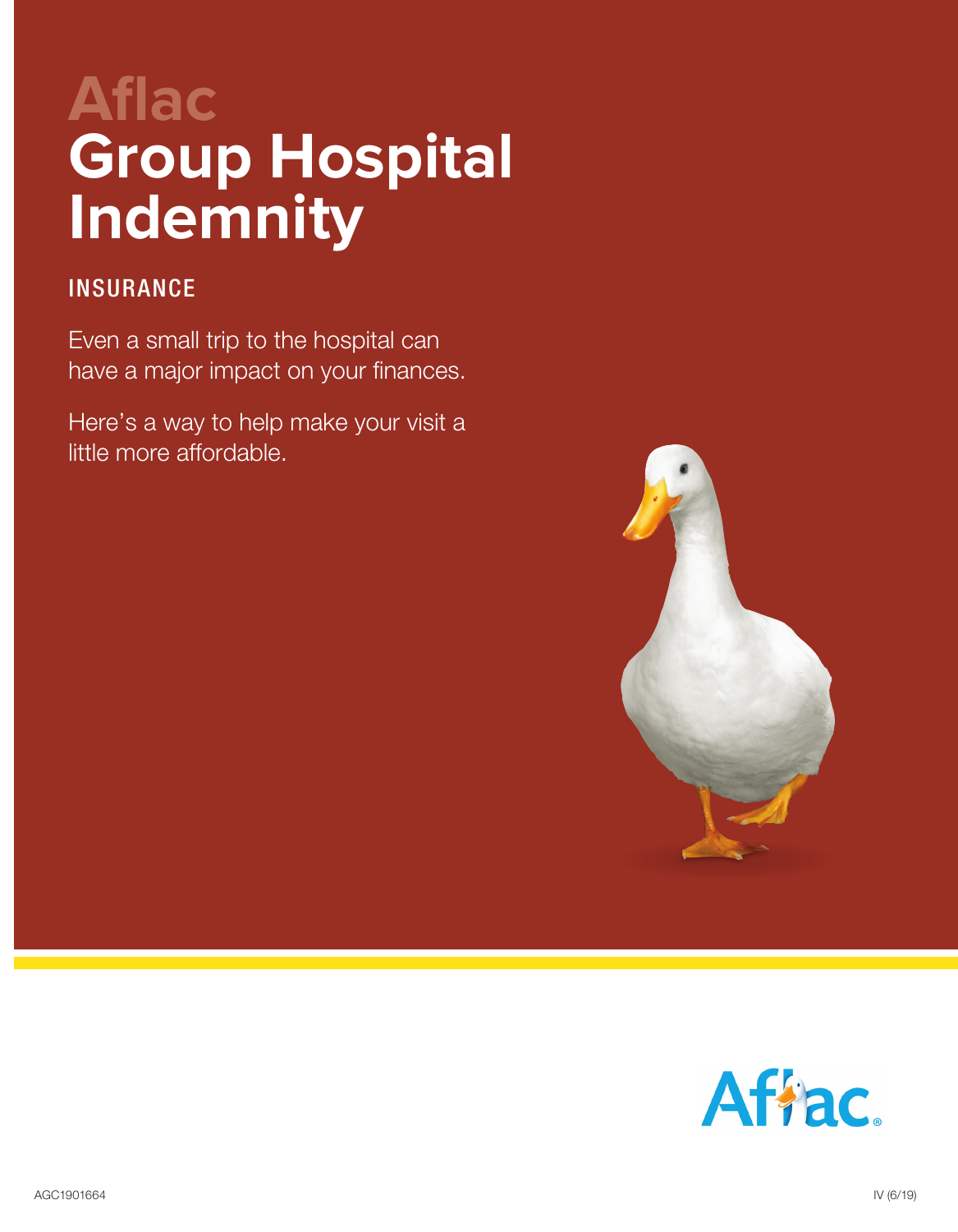# AFLAC GROUP HOSPITAL INDEMNITY |

Policy Series C80000

## **The plan that can help with expenses and protect your savings.**

Does your major medical insurance cover all of your bills?

Even a minor trip to the hospital can present you with unexpected expenses and medical bills. And even with major medical insurance, your plan may only pay a portion of your entire stay.

#### **That's how the Aflac Group Hospital Indemnity plan can help.**

It provides financial assistance to enhance your current coverage. So you may be able to avoid dipping into savings or having to borrow to address out-of-pocket-expenses major medical insurance was never intended to cover. Like transportation and meals for family members, help with child care, or time away from work, for instance.

#### The Aflac Group Hospital Indemnity plan benefits include

the following:

- Hospital Confinement Benefit
- Hospital Admission Benefit
- Hospital Intensive Care Benefit and more





Amount payable was generated based on benefit amounts for: Hospital Admission (\$1,000), and Hospital Confinement (\$200 per day).

The plan has limitations and exclusions that may affect benefits payable. This brochure is for illustrative purposes only. Refer to your certificate for complete details, definitions, limitations, and exclusions.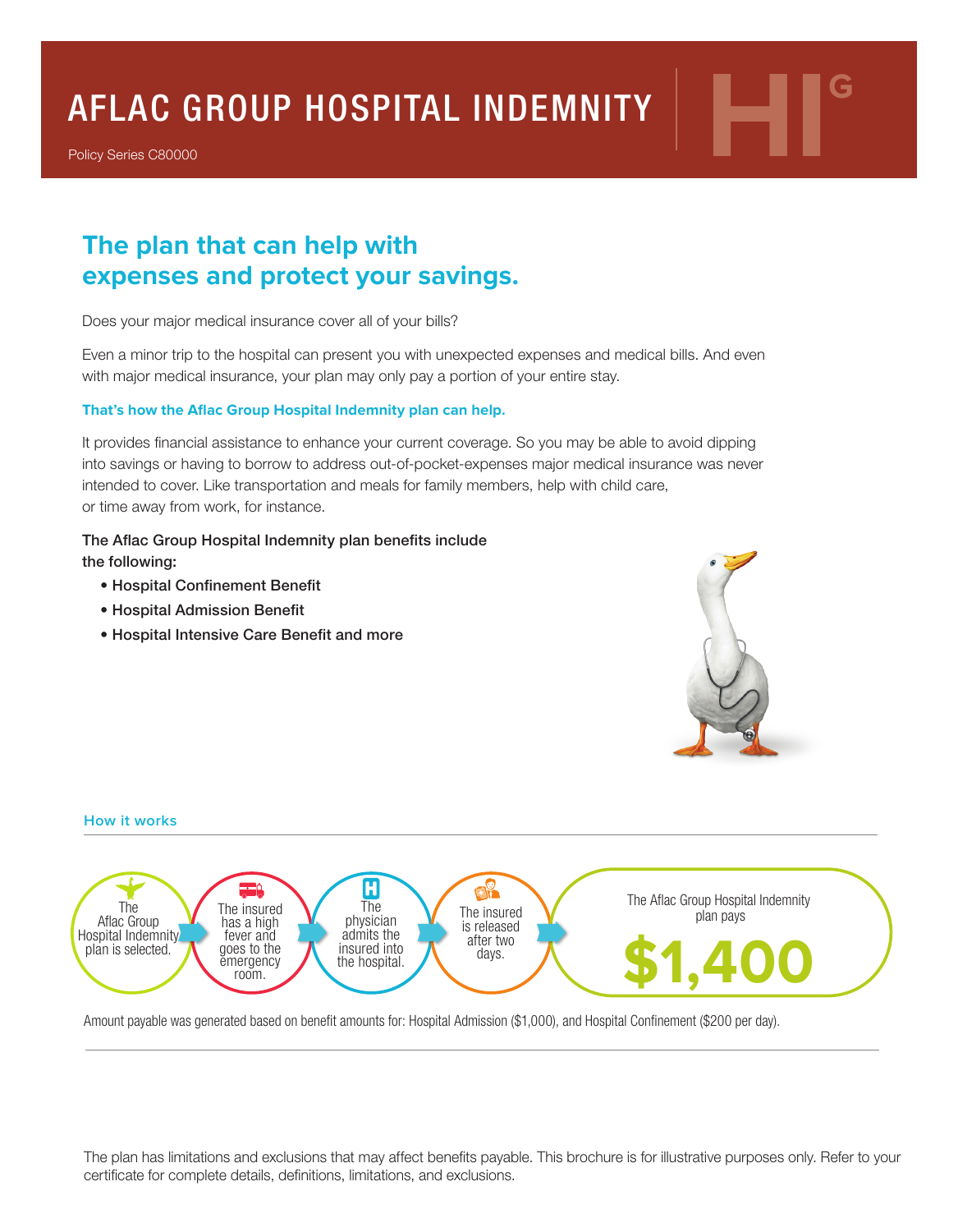#### **Benefits Overview**

#### BENEFIT AMOUNT

| <b>HOSPITAL ADMISSION BENEFIT per confinement</b> (once per covered sickness or accident per calendar year for<br>each insured)<br>Payable when an insured is admitted to a hospital and confined as an in-patient because of a covered<br>accidental injury or covered sickness. We will not pay benefits for confinement to an observation unit, or<br>for emergency room treatment or outpatient treatment.<br>We will not pay benefits for admission of a newborn child following his birth; however, we will pay for a<br>newborn's admission to a Hospital Intensive Care Unit if, following birth, he is confined as an inpatient<br>as a result of a covered accidental injury or covered sickness (including congenital defects, birth<br>abnormalities, and/or premature birth). | \$1,000 |
|--------------------------------------------------------------------------------------------------------------------------------------------------------------------------------------------------------------------------------------------------------------------------------------------------------------------------------------------------------------------------------------------------------------------------------------------------------------------------------------------------------------------------------------------------------------------------------------------------------------------------------------------------------------------------------------------------------------------------------------------------------------------------------------------|---------|
| <b>HOSPITAL CONFINEMENT per day (maximum of 31 days per confinement for each covered sickness or accident for</b><br>each insured)<br>Payable for each day that an insured is confined to a hospital as an in-patient as the result of a covered<br>accidental injury or covered sickness. If we pay benefits for confinement and the insured becomes<br>confined again within six months because of the same or related condition, we will treat this confinement<br>as the same period of confinement. This benefit is payable for only one hospital confinement at a time<br>even if caused by more than one covered accidental injury, more than one covered sickness, or a<br>covered accidental injury and a covered sickness.                                                       | \$200   |
| <b>HOSPITAL INTENSIVE CARE BENEFIT per day</b> (maximum of 10 days per confinement for each covered sickness<br>or accident for each insured)<br>Payable for each day when an insured is confined in a Hospital Intensive Care Unit because of a covered<br>accidental injury or covered sickness. We will pay benefits for only one confinement in a Hospital's<br>Intensive Care Unit at a time. Once benefits are paid, if an insured becomes confined to a Hospital's<br>Intensive Care Unit again within six months because of the same or related condition, we will treat this<br>confinement as the same period of confinement.<br>This benefit is payable in addition to the Hospital Confinement Benefit.                                                                        | \$200   |

#### SUCCESSOR INSURED BENEFIT

If spouse coverage is in force at the time of the employee's death, the surviving spouse may elect to continue coverage. Coverage would continue according to the existing plan and would also include any dependent child coverage in force at the time.

In order to receive benefits for accidental injuries due to a covered accident, an insured must be admitted within six months of the date of the covered accident (in Washington, twelve months).

#### **LIMITATIONS AND EXCLUSIONS**

#### EXCLUSIONS (in Montana: LIMITATIONS)

We will not pay for loss due to:

- War voluntarily participating in war, any act of war, or military conflicts, declared or undeclared, or voluntarily participating or serving in the military, armed forces, or an auxiliary unit thereto, or contracting with any country or international authority. (We will return the prorated premium for any period not covered by the certificate when the insured is in such service.) War also includes voluntary participation in an insurrection, riot, civil commotion or civil state of belligerence. War does not include acts of terrorism (except in Illinois).
	- − In Connecticut: a riot is not excluded.
	- In Oklahoma: War, or any act of war, declared or undeclared, when serving in the military, armed forces, or an auxiliary unit thereto. (We will return the prorated premium for any period not covered by the certificate when the insured is in such service.) War does not include acts of terrorism.
- Suicide committing or attempting to commit suicide, while sane or insane.
	- In Missouri, Montana, and Vermont: committing or attempting to commit suicide, while sane.
	- − In Minnesota: this exclusion does not apply.
- Self-Inflicted Injuries injuring or attempting to injure oneself intentionally.
- In Missouri: injuring or attempting to injure oneself intentionally which is obviously not an attempted suicide.
- In Vermont: injuring or attempting to injure oneself intentionally, while sane.
- Racing riding in or driving any motor-driven vehicle in a race, stunt show or speed test in a professional or semi-professional capacity.
- Illegal Occupation voluntarily participating in, committing, or attempting to commit a felony or illegal act or activity, or voluntarily working at, or being engaged in, an illegal occupation or job.
	- − In Connecticut: voluntarily participating in, committing, or attempting to commit a felony.
	- In Illinois: committing or attempting to commit a felony or being engaged in an illegal occupation.
	- In Nebraska and Tennessee: voluntarily participating in, committing, or attempting to commit a felony or voluntarily working at, or being engaged in, an illegal occupation or job.
	- In Pennsylvania: committing or attempting to commit a felony, or being engaged in an illegal occupation.
	- In South Dakota: voluntarily committing a felony.
- Sports participating in any organized sport in a professional or semi-professional